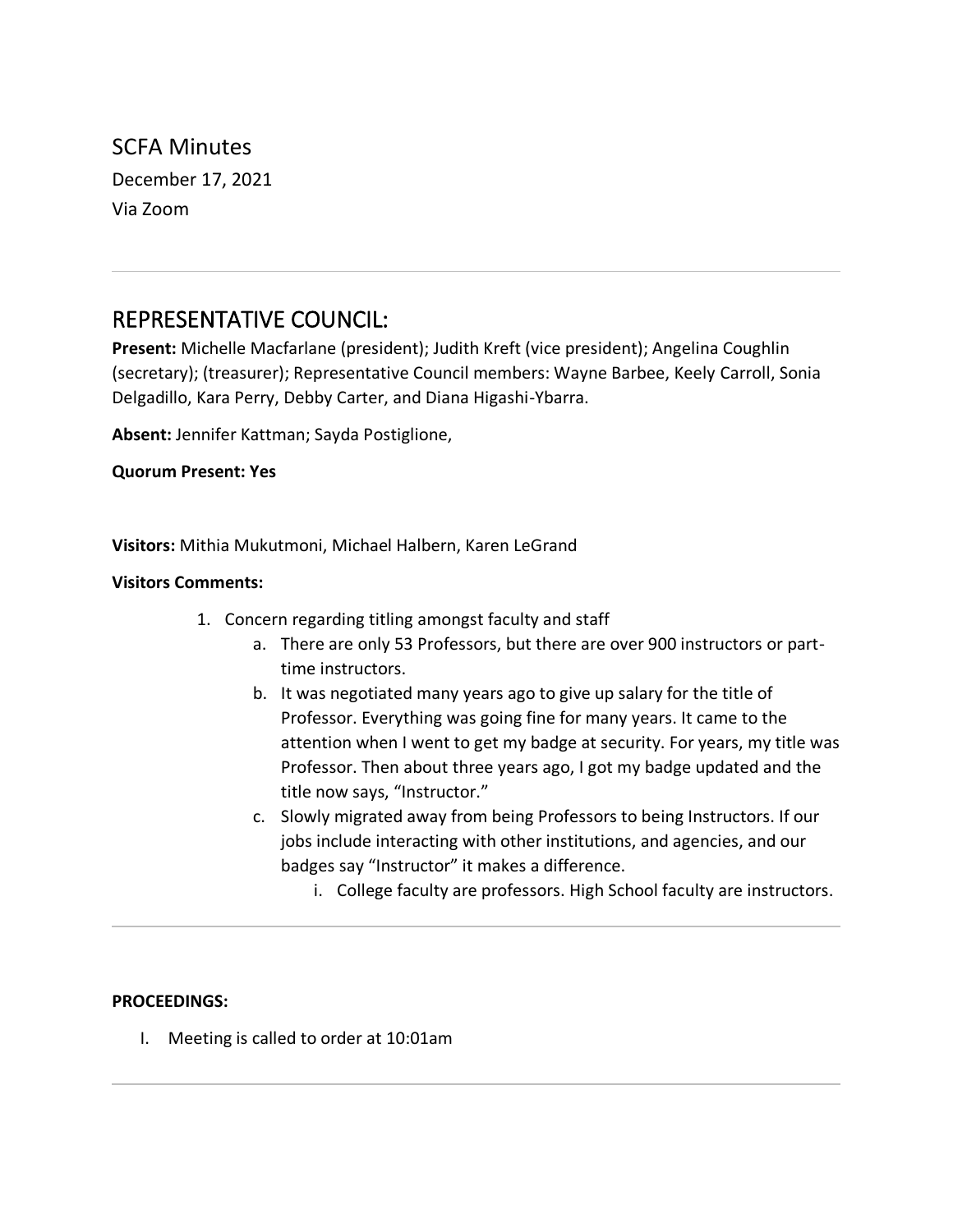# **I. Chief Negotiator's Report:**

- **a. MOU 2122-07 Remote Work for Counselors Report out:**
	- i. There are date changes in the MOU.
	- ii. Most of the MOU is the same from the Spring 2021 semester. No major changes.
	- iii. There are some changes in the language regarding contract tracing process so that we can follow public health guidelines.
	- iv. The district will continue to provide COVID19 testing.
	- v. A negotiator reached out to the counselors and asked for feedback. Counselors seem to feel this MOU is working. Aside from counselors not wanting to be on campus, the do feel safe with this MOU.
	- vi. The negotiations team will continue to work on this MOU with the district for the long term as the landscape continues to change with the pandemic.
	- vii. Two MOUs we were not able to get in writing by this meeting.
		- 1. MOU #1: WOW compensation for Part-Time faculty.
			- a. Part-Time Faculty must attend all 6 hours to receive payment for the WOW training compensation.
		- 2. MOU #2: Roll Over Office Hours MOU. Everything will stay the same but will be dated for the Spring 2022 semester.
- b. Motion to allow Executive Council members to meet and approve the two remaining MOUs (The WOW MOU, and the and Student Hours MOU) since the semester has come to an end.
	- i. Motion seconded.
	- **ii.** Judith Kreft (vice president); Yes
	- **iii.** Angelina Coughlin (secretary); Yes
	- **iv.** Wayne Barbee, Yes
	- **v.** Keely Carroll, Yes
	- **vi.** Sonia Delgadillo, Yes
	- **vii.** Kara Perry, Yes
	- **viii.** Debby Carter, Yes
	- **ix.** Diana Higashi-Ybarra, Yes.
	- x. Motion carries.

### **c. Motion to pass MOU 2122-07.**

- **i. Motion was seconded.**
- **ii.** Judith Kreft (vice president); Yes
- **iii.** Angelina Coughlin (secretary); Yes
- **iv.** Wayne Barbee, Yes
- **v.** Keely Carroll, Yes
- **vi.** Sonia Delgadillo, Yes
- **vii.** Kara Perry, Yes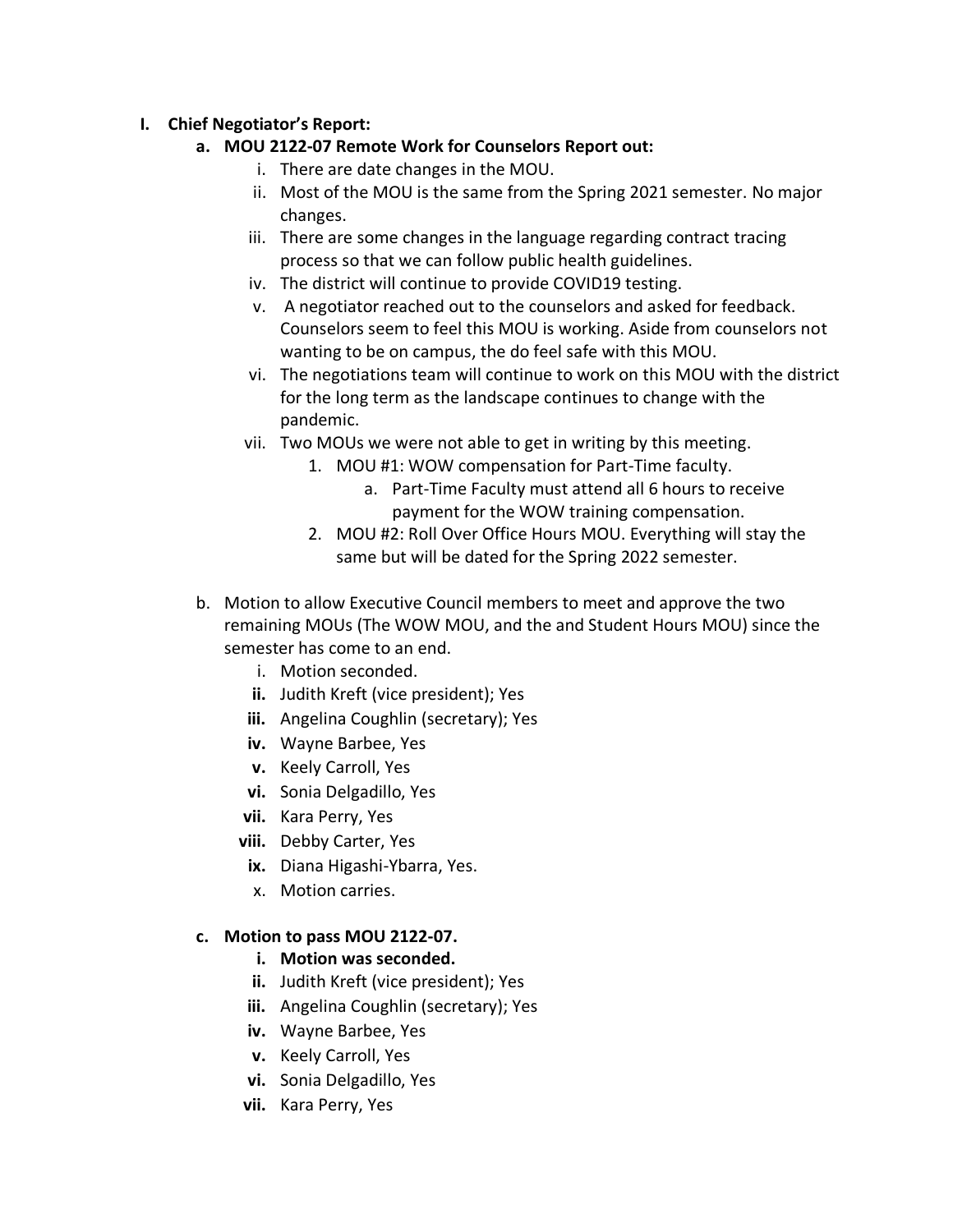- **viii.** Debby Carter, Yes
- **ix.** Diana Higashi-Ybarra, Yes.
- x. Motion carries.

## **d. MOU 2122-08 Safety MOU Report:**

- i. Held a town hall to collect concerns for Safety MOU
- ii. This MOU takes the language from the counseling MOU and applies it to faculty in general

## **e. Motion to pass MOU 2122-08**

- i. Motion seconded.
- **ii.** Judith Kreft (vice president); Yes
- **iii.** Angelina Coughlin (secretary); Yes
- **iv.** Wayne Barbee, Yes
- **v.** Keely Carroll, Yes
- **vi.** Sonia Delgadillo, Yes
- **vii.** Kara Perry, Yes
- **viii.** Debby Carter, Yes
- **ix.** Diana Higashi-Ybarra, Yes.
- x. Motion carries.

## **f. MOU 2122-06 Planning and Assessment Flex compensation for Part-Time Faculty**

- i. Part-Time Faculty can get up to 2 hours of Flex Pay
- ii. Nothing has changed in the MOU aside from the dates.

# **g. Motion to pass MOU 2122-06**

- i. Motion seconded.
- **ii.** Judith Kreft (vice president); Yes
- **iii.** Angelina Coughlin (secretary); Yes
- **iv.** Wayne Barbee, Yes
- **v.** Keely Carroll, Yes
- **vi.** Sonia Delgadillo, Yes
- **vii.** Kara Perry, Yes
- **viii.** Debby Carter, Yes
- **ix.** Diana Higashi-Ybarra, Yes.
- x. Motion carries.

### **II. Motion to adjourn Meeting**

- i. Motion seconded.
- **ii.** Judith Kreft (vice president); Yes
- **iii.** Angelina Coughlin (secretary); Yes
- **iv.** Wayne Barbee, Yes